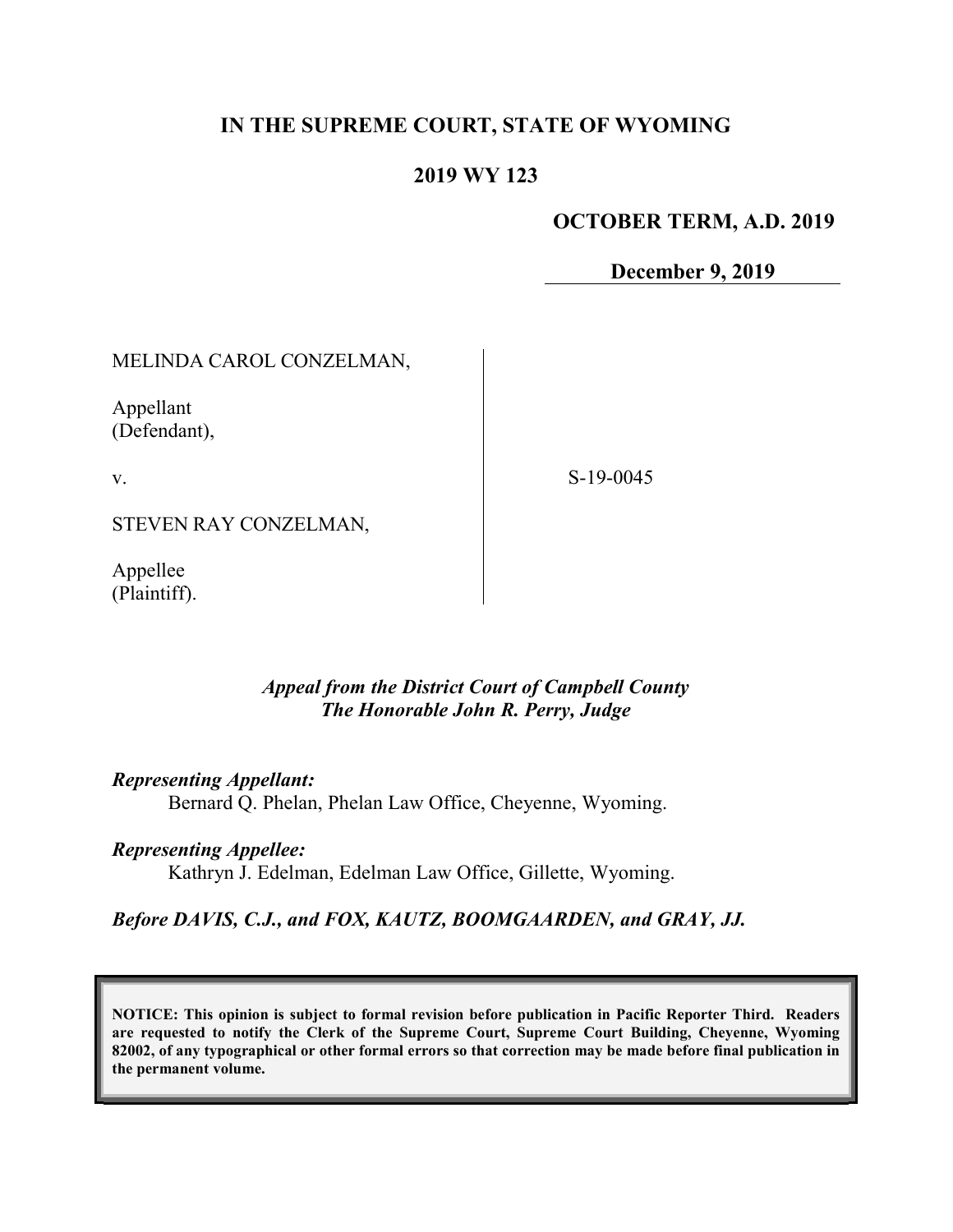### GRAY, Justice.

 $\overline{a}$ 

[¶1] Melinda and Steven Conzelman married in 2015 and filed for divorce two years later. In bifurcated proceedings, the district court entered a Decree of Divorce and later ordered the division of the marital property with each party essentially receiving their premarital assets. Ms. Conzelman, the Appellant, contends the district court abused its discretion when it denied her second motion for a continuance of the trial. She also claims the property division improperly punishes her for fault.<sup>1</sup> We affirm.

#### ISSUES

- 1. Did the district court abuse its discretion when it denied Ms. Conzelman's motion for a continuance of the divorce trial?
- 2. Did the district court improperly consider fault in making a division of property?

### **FACTS**

[¶2] Steven Conzelman and Melinda Conzelman met in 2014 through an online dating website. Both parties had been previously married—Mr. Conzelman once, and Ms. Conzelman four times. Both parties had grown children, and both had separately acquired assets. When they met, Ms. Conzelman lived in Florida, and Mr. Conzelman lived in Gillette, Wyoming. As their relationship progressed, Ms. Conzelman relocated to Wyoming. Mr. Conzelman paid for her moving expenses (\$4000), debt on her vehicle (\$3400), and to resolve her outstanding legal issues (\$6000).

[¶3] The parties married on March 5, 2015. The relationship quickly turned rocky, and on May 1, 2017, Ms. Conzelman petitioned in circuit court for an order of protection against Mr. Conzelman, claiming physical abuse. Two days after Ms. Conzelman filed for the protection order, Mr. Conzelman filed for divorce in district court. On May 11, 2017, the circuit court granted Ms. Conzelman a protection order and directed Mr. Conzelman to pay Ms. Conzelman \$3000 monthly spousal support through May 11, 2018. It also ordered Mr. Conzelman to provide Ms. Conzelman an insurance card

<sup>&</sup>lt;sup>1</sup> Ms. Conzelman raised a third issue: that the district court exceeded its equitable authority when it ordered the inventory of property at the parties' storage facility and directed the storage unit owner to change the entry code, effectively denying Ms. Conzelman access to the shed. Ms. Conzelman cites no legal authority for her proposition that an order commanding affirmative action by a third party is beyond the power of the district court. This Court may refuse to consider claims not supported by cogent argument and pertinent legal authority. Burnett v. Burnett, 2017 WY 57, ¶ 7, 394 P.3d 480, 482 (Wyo. 2017) (citations omitted). We do not address this issue.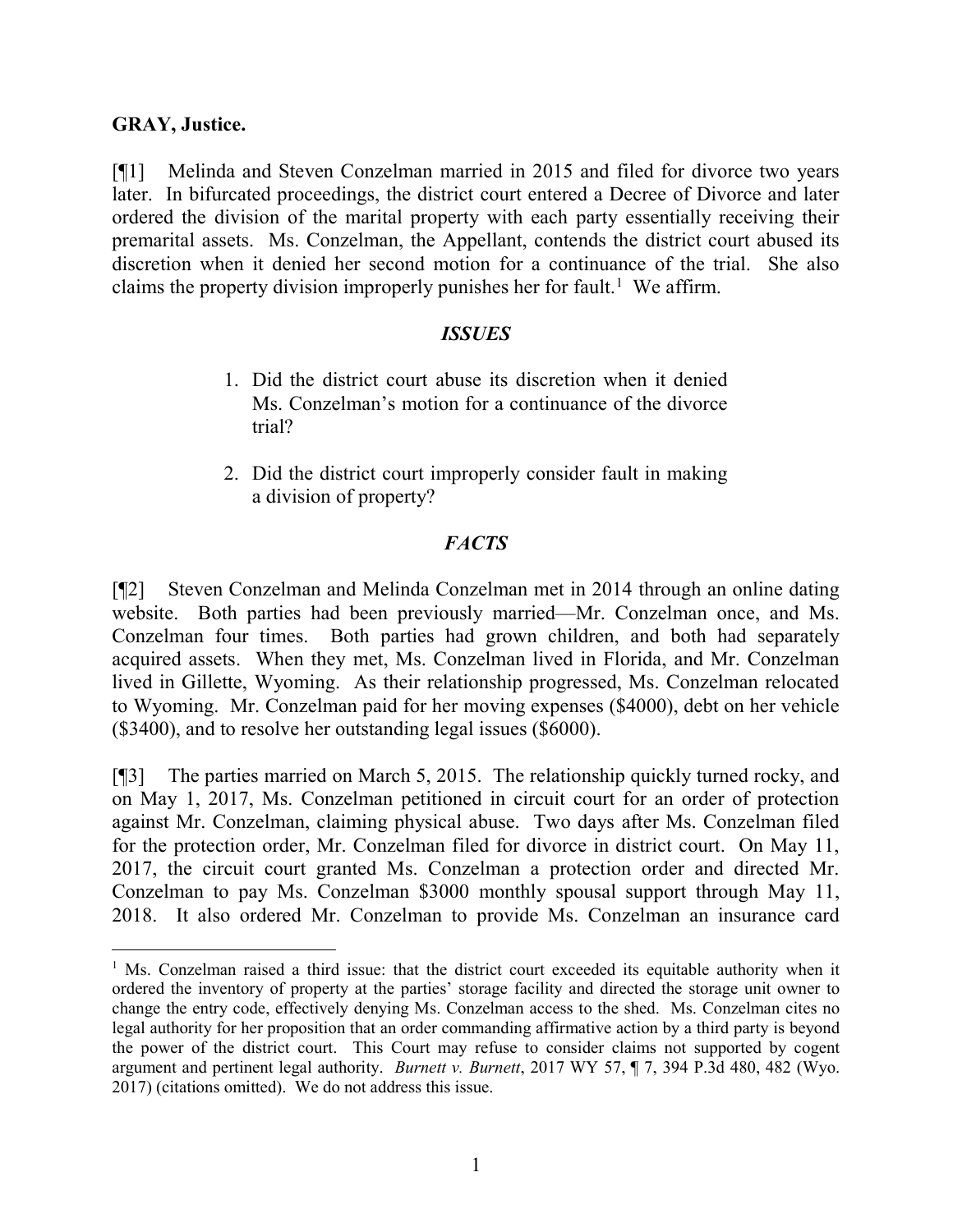allowing her to continue receiving benefits under his existing coverage. In July 2017, the circuit court lowered Mr. Conzelman's spousal support payments to \$1800 a month due to Mr. Conzelman's changed employment status and ordered an additional \$200 per month from the parties' joint rental income be paid to Ms. Conzelman.

[¶4] The divorce trial was set for October 6, 2017. The district court issued its case management order on June 13, 2017, establishing deadlines for the designation of witnesses and identification of exhibits. Ms. Conzelman hired an attorney and filed her answer and counterclaim on May 31, 2017, claiming to be the aggrieved party. Shortly thereafter, her attorney died. Ms. Conzelman found another attorney and that attorney entered an appearance on July 6, 2017.

[¶5] Both parties actively participated in the pretrial proceedings. Mr. Conzelman was granted occupation of the marital home beginning on June 27, 2017. In July 2017, Ms. Conzelman filed a Motion for Order for Financial Affidavits and Motion for Appraisal of the Marital Residence which the district court set for a hearing. In August, Ms. Conzelman's request for a continuance of the trial to April 16, 2018, was granted. In September, Ms. Conzelman's second attorney moved to withdraw, and the court granted that request in November 2017. Ms. Conzelman found a third lawyer who entered an appearance on March 28, 2018. Ms. Conzelman asked for another continuance on the same day. The district court denied the request.

[¶6] A three-day bench trial began April 16, 2018.<sup>2</sup> Ms. Conzelman was not allowed to call witnesses because she did not timely file a witness and exhibit list pursuant to the case management order. The district court did allow her to testify, cross-examine Mr. Conzelman's witnesses, and offer exhibits. After the second day of trial, the court bifurcated the proceedings. It entered a Decree of Divorce on May 14, 2018, and reserved the property division pending the final day of trial.

[¶7] Over three days of trial, Mr. Conzelman presented evidence that on many occasions Ms. Conzelman had threatened to report him to the police for abuse, when no such abuse had occurred. ("[She told me] [i]f I didn't leave she would have the cops come out there and have me arrested for assault even if she had to bruise herself to get it done.") He also presented evidence that Ms. Conzelman was in good health and able to work, frequently assisting with physically demanding farm chores and cleaning neighbors' houses. He claimed that she had paired her electronic devices to his cell phone and sent manipulative and malicious text messages to others in his name. Mr. Conzelman testified that Ms. Conzelman took possession of property belonging to him, including his firearms, tools, furniture, clothes, family photos, presents for his

 $\overline{a}$  $2$  The parties were unable to resolve the matter on April 16, 2018, and the court held additional days of trial on May 11 and July 10, 2018.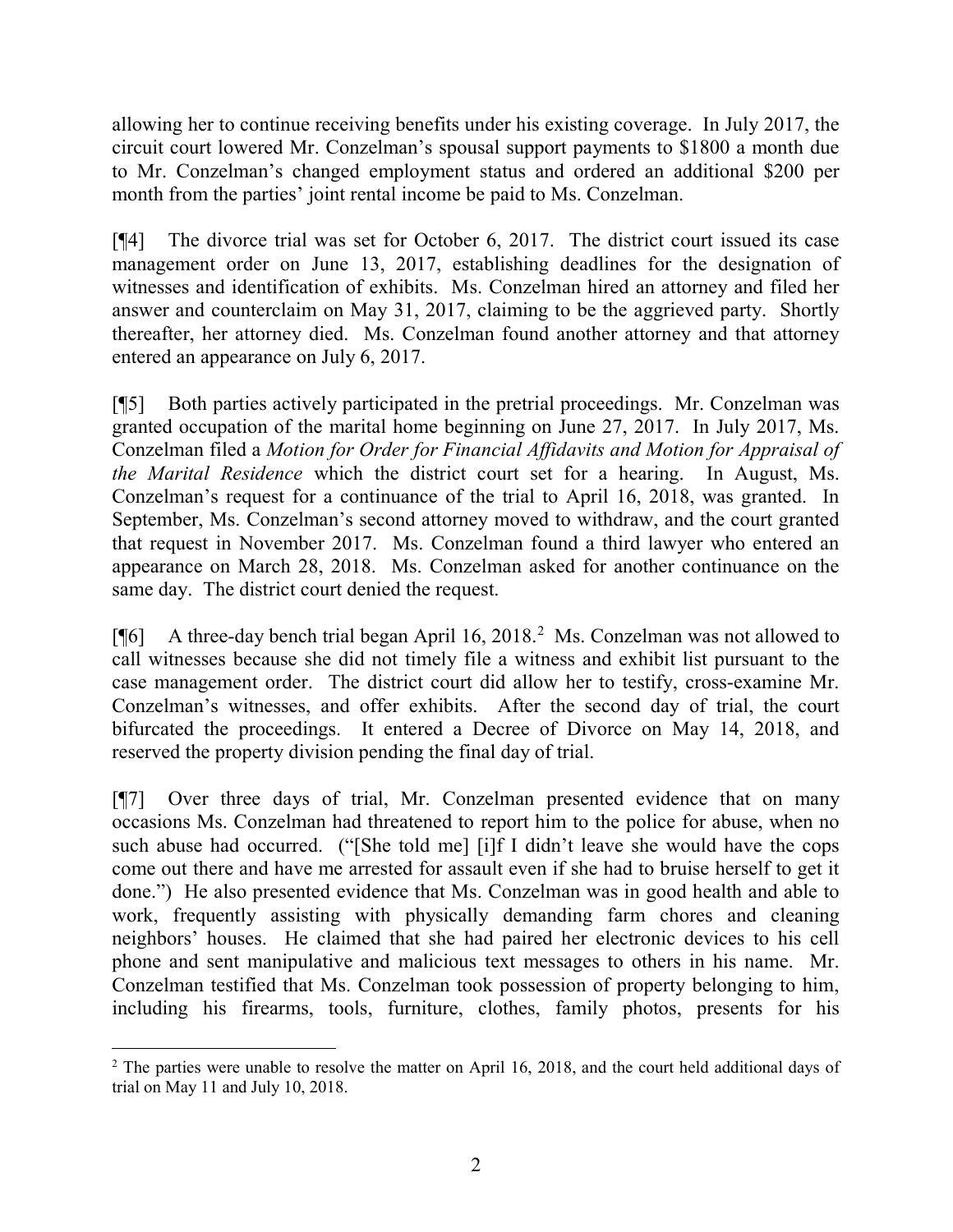grandchildren, and light switch covers and fixtures from the marital home. She sold some of these items and stored others.

[¶8] In contrast, Ms. Conzelman testified that on one occasion, Mr. Conzelman pushed her, aggravating a preexisting neck condition. She testified that she suffered severe pain and post-traumatic stress disorder "from the abuse." Ms. Conzelman claimed that she could not work. A physical injury interfered with her ability to fulfill the duties of a housecleaner and her ability to help with livestock and ranch maintenance. Ms. Conzelman testified that through her ranch management efforts, the value of the pasture land and the marital home increased by at least \$60,000 in the two years preceding the parties' separation. She admitted that she sold Mr. Conzelman's guns but claimed she had done so on the advice of her second attorney and because she needed the money as she was without transportation, medication, or means to survive. It was her position she was entitled to an evenly balanced property division to include a \$50,000 "equalization payment."

[¶9] On September 17, 2018, the district court issued a decision letter with detailed findings, and on September 28, 2018, entered an order awarding each party their premarital property. Ms. Conzelman also received a four-wheeler and several dogs she hoped to breed. Ms. Conzelman timely appealed the property division order.

# **DISCUSSION**

# I. Did the district court abuse its discretion when it denied Ms. Conzelman's motion for a continuance of the divorce trial?

[¶10] Ms. Conzelman argues that the death of her original attorney in June 2017 constituted "good cause" for a continuance of the divorce trial, and the district court abused its discretion in denying her March 2018 request. Ms. Conzelman claims that the denial of the continuance violated her due process rights and that the lack of a hearing on her motion resulted in prejudice.

[¶11] We have frequently addressed the issue of a continuance after a party replaces their counsel or after an attorney withdraws. "[I]n civil cases, withdrawal of counsel does not always provide grounds for the granting of a continuance." *Byrd v. Mahaffey*, 2003 WY 137,  $\P$  6, 78 P.3d 671, 673 (Wyo. 2003) (citations omitted). Even if a party requests a continuance based on the withdrawal of counsel, "[a] party moving for a continuance must show good cause for doing so." Shanor v. Eng'g, Inc. of Wyo., 705 P.2d 858, 861 (Wyo. 1985). Ms. Conzelman's first issue is a threshold matter "because if [she] was entitled to more time and opportunity to prepare for the [divorce trial], then it might be necessary to reverse the district court's dispositive order." Wunsch v. Pickering, 2008 WY 131, 15, 195 P.3d 1032, 1038 (Wyo. 2008). To reiterate the long-standing rule: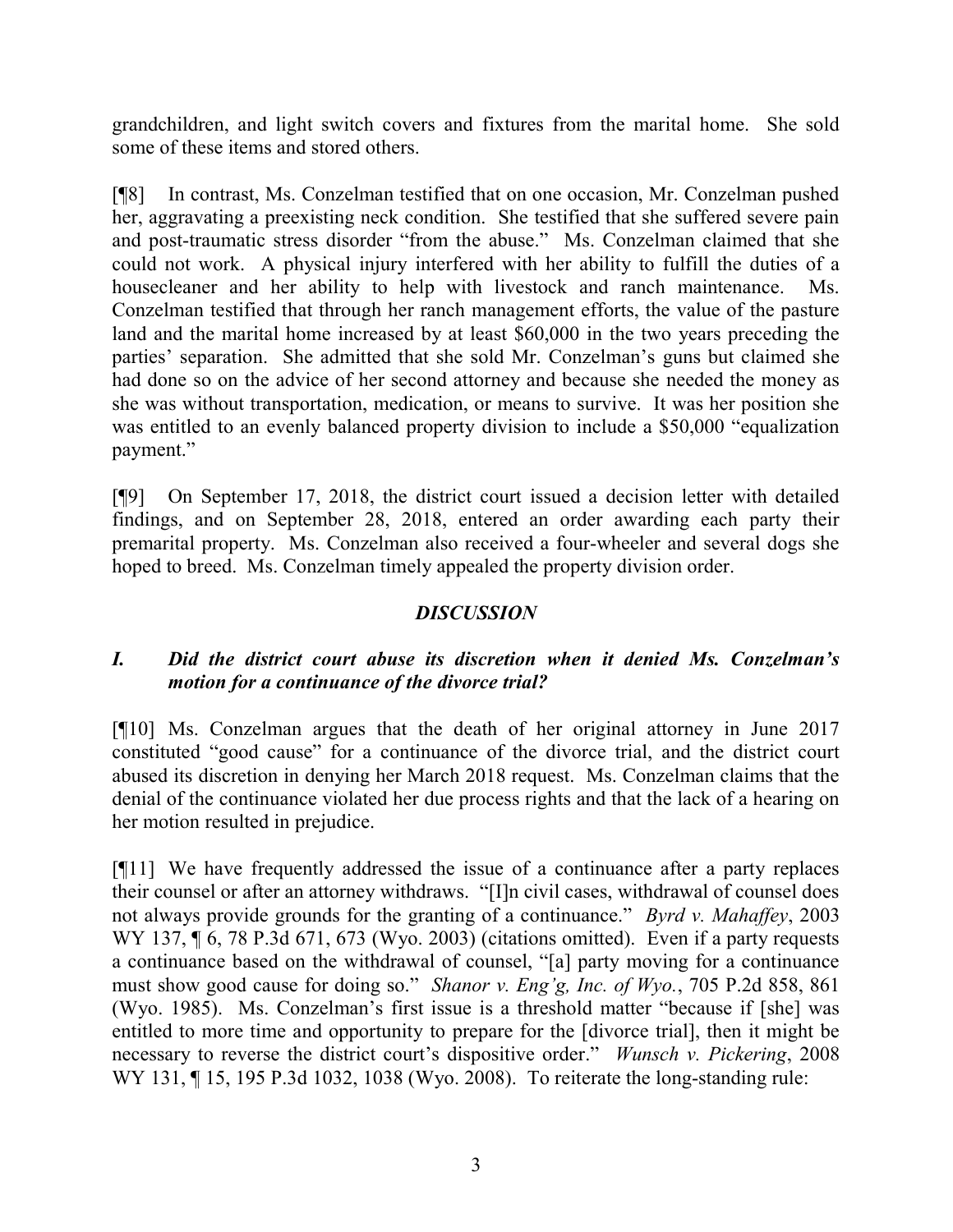The trial court has broad discretion in granting or denying a motion for continuance, and absent a manifest abuse of discretion, the reviewing court will not disturb such a ruling. To find an abuse of discretion, the refusal must be so arbitrary as to deny appellant due process, and the burden rests upon appellant to prove actual prejudice and a violation of his rights. Upon review, we look at the peculiar circumstances of the case and the reasons presented to the trial judge at the time of the request.

*Id.* 15, 195 P.3d at 1039 (quoting *Richard v. Richard*, 2007 WY 180, 16, 170 P.3d 612, 614 (Wyo. 2007)); see also Wyo. Stat. Ann. § 1-9-102 (LexisNexis 2019) ("Any court, for good cause shown[,] may continue any action at any stage of the proceedings at the cost of the applicant, to be paid as the court shall direct."); U.R.D.C. Rule 201 ("Continuances will be granted only for good cause shown in writing.").

[¶12] Although Ms. Conzelman's motion for continuance was decided without a hearing,<sup>3</sup> we have reviewed the record of the proceedings which preceded the district court's denial of that motion, and that record affords us a look at the peculiar circumstances of the case. See Wunsch, ¶ 15, 195 P.3d at 1039. When Ms. Conzelman asked for her second continuance, Mr. Conzelman had filed pretrial disclosures and subpoenas to witnesses had issued; nearly ten months had passed since the death of Ms. Conzelman's first attorney; and more than five months had passed since her second attorney withdrew.<sup>4</sup>

[ $[$ [13] The district court has broad authority to control the course of litigation, *Vaughn v.* State, 962 P.2d 149, 152 (Wyo. 1998). A "continuance may be denied by the trial court if the need for the continuance is caused by the movant." Byrd,  $\P$  26, 78 P.3d at 678 (quoting Inskeep v. Inskeep, 752 P.2d 434, 437 (Wyo. 1988)). As we noted in Shanor, "it is unfortunate that appellant did not contact his counsel sooner; nevertheless, a continuance is not to be granted based upon the mere inconvenience of counsel. Appellant's dilatory tactics ought not be rewarded." Shanor, 705 P.2d at 861; see also Cates v. Eddy, 669 P.2d 912, 916 (Wyo. 1983) (upholding denial of continuance and citing factors of fault of movant as well as length of time the matter had been before trial court when trial had been pending for one year).

 $\overline{a}$ 

<sup>&</sup>lt;sup>3</sup> The district court was not bound to hold a hearing on Ms. Conzelman's motion for continuance, nor did Ms. Conzelman request one. W.R.C.P. 6(c)(4).

<sup>&</sup>lt;sup>4</sup> The death of Ms. Conzelman's original attorney was not a factor in her March 2018 request for a continuance.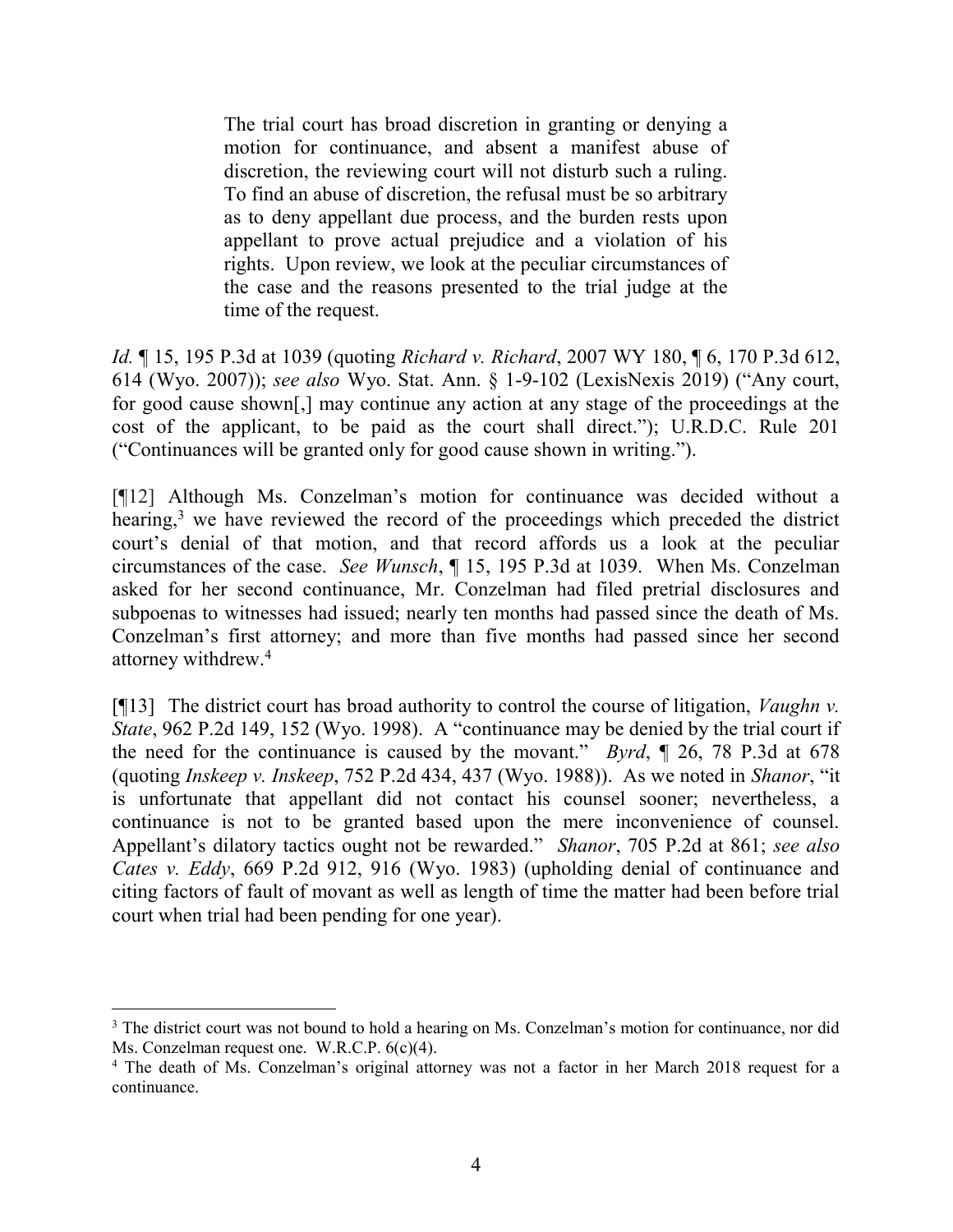[¶14] We cannot say that the district court's decision was "so arbitrary as to deny" Ms. Conzelman due process. Wunsch, ¶ 15, 195 P.3d at 1039 (quoting Richard, ¶ 6, 170 P.3d at 614).

# II. Did the district court improperly consider fault in making a division of property?

# A. Standard of Review

[¶15] We review a division of property for abuse of discretion:

The disposition of marital property and decisions concerning alimony are committed to the sound discretion of the district court. Kamm [v. Kamm], [2016 WY 8,] ¶ 3, 365 P.3d [779,] 780–81 [(Wyo. 2016)]. "Judicial discretion is a composite of many things, among which are conclusions drawn from objective criteria; it means exercising sound judgment with regard to what is right under the circumstances and without doing so arbitrarily or capriciously." *Id.* (citation omitted). The fundamental question this Court must ask is whether the district court could reasonably conclude as it did. Id. We must consider whether there is any aspect of the ruling that is arbitrary or capricious. Id. "In accomplishing our review, we consider only the evidence in favor of the successful party, ignore the evidence of the unsuccessful party, and grant to the successful party every reasonable inference that can be drawn from the record." Id.

Porter v. Porter, 2017 WY 77, ¶ 12, 397 P.3d 196, 198 (Wyo. 2017). A property division will be set aside only when it "shocks the conscience of this court and appears to be so unfair and inequitable that reasonable people cannot abide it." *Id.* 16, 397 P.3d at 199 (citation omitted).

### B. Discussion

[¶16] Ms. Conzelman claims that the district court abused its discretion by improperly punishing her in its property division. She argues that while fault may be considered, the district court here used fault to punish her through a "parsimonious" and "inequitable" property division.

[¶17] Wyo. Stat. Ann. § 20-2-114 provides a court may consider various factors when making a property division, including "the respective merits of the parties and the condition in which they will be left by the divorce, the party through whom the property was acquired[,] and the burdens imposed upon the property for the benefit of either party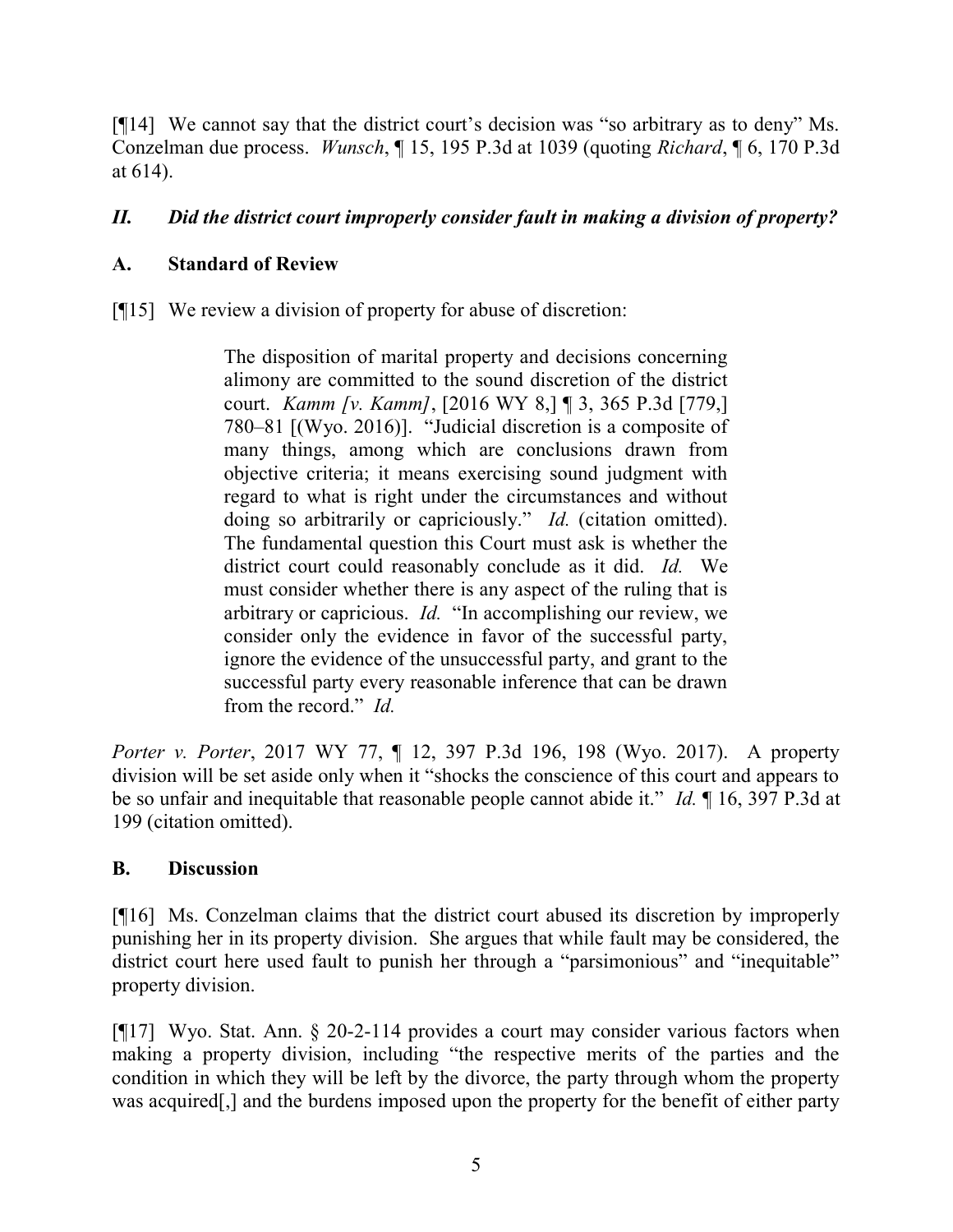and children." Wyo. Stat. Ann. § 20-2-114(a) (LexisNexis 2019). In making a property division, "[i]t is appropriate to identify the party through whom property was acquired and award it to that party regardless of whether that results in an equal division of marital assets." Dane v. Dane, 2016 WY 38, ¶ 30, 368 P.3d 914, 920 (Wyo. 2016). Moreover:

> The district court may also properly consider the short duration of a marriage as one measure of how the marriage affected any increase in the value of property brought to the marriage by one party. See Williams [v. Williams], [2016 WY] 21,] ¶ 39, 368 P.3d [539,] 550 [(Wyo. 2016)] (five-year marriage). Furthermore, in evaluating the position in which the parties will be left after the divorce, it is necessary to consider not only to whom property will be awarded, but also who will be responsible for any debt relating to that property. Id.  $\P$  40, 368 P.3d at 551; see also Guy-Thomas [v. Thomas], [2015 WY 35,] ¶ 17, 344 P.3d [782,] 787 [(Wyo. 2015)].

Dane, ¶ 31, 368 P.3d at 920.

 $\overline{a}$ 

[¶18] In its decision letter, the district court pointed out that Ms. Conzelman entered the marriage with few personal assets, stating that "[w]hen Defendant first moved to Gillette from Florida, she brought only some clothing and her vehicle, a 2002 Ford short-box pickup truck . . . ." It awarded Ms. Conzelman all of her premarital property, a fourwheeler, and income-producing dogs. The remainder of the assets were set over to Mr. Conzelman, who also assumed any debts. In addition, Mr. Conzelman was required to keep Ms. Conzelman as the irrevocable beneficiary of his retirement fund. The court also took into account that "[Ms. Conzelman] received \$22,158 in spousal support through the circuit court order, and [Mr. Conzelman] bore the financial impact" of Ms. Conzelman's outstanding criminal charges in another state. The court noted that Mr. Conzelman had paid the \$3400 outstanding balance on Ms. Conzelman's pickup truck. The court concluded that Ms. Conzelman "will be in no worse an economic condition after the divorce than she was before the marriage."

[¶19] The district court was troubled by Ms. Conzelman's actions, and detailed its concerns in its decision letter.<sup>5</sup> The district court found Ms. Conzelman "credible in

<sup>&</sup>lt;sup>5</sup> The district court noted how Ms. Conzelman lied about the number of her previous marriages; lied about her out-of-state legal difficulties being resolved; drove a wedge between Mr. Conzelman and his daughter; paired her tablet to Mr. Conzelman's cellular telephone to monitor and intercept his text messages; used multiple Social Security numbers; misrepresented her medical situation to a church in order to receive a charitable donation; called law enforcement and made misleading assertions about abuse; sold items belonging to Mr. Conzelman's daughter and her children; and took nearly all of Mr. Conzelman's property when she left the marital residence.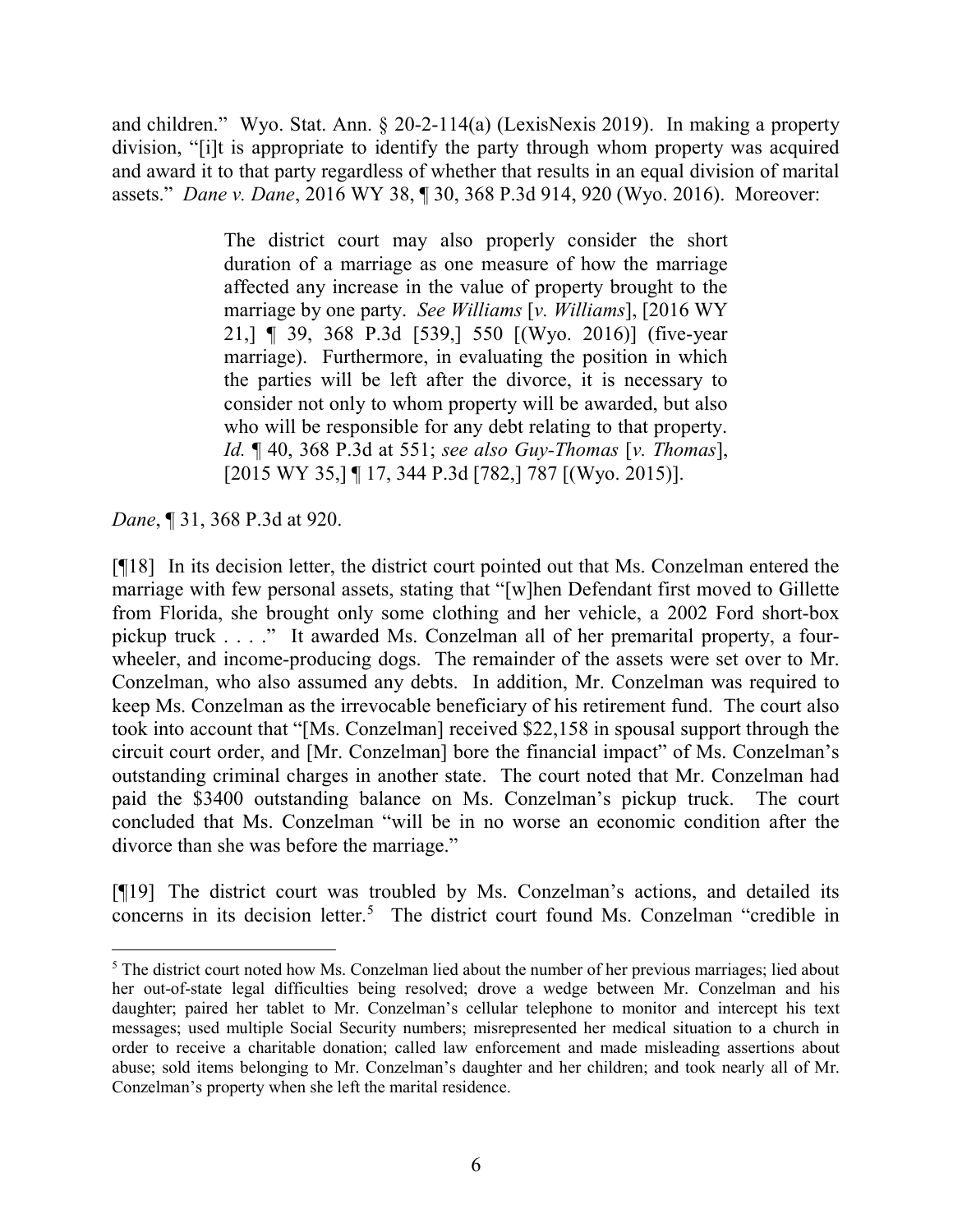virtually no respect" and that "nearly all of [her] testimony and her conduct over the past three years has been a calculated effort to mislead [Mr. Conzelman], [Mr. Conzelman's] friends, the parties' family and neighbors, law enforcement, the circuit court, and this court." It also found that:

> It is a rare occasion indeed when the fault of one of the parties weighs so heavily in the court's fashioning of a property division. But, it is an equally rare occasion when the court encounters a level of malevolence such as that the court perceived during the trial of this matter. The testimony of [Ms. Conzelman] herself was notable for her willful attempts to avoid direct answers to questions; instead she appeared to prevaricate in nearly every instance. The court would go so far as to say [Ms. Conzelman's] behavior leading up to and during this marriage was approaching criminality. To put it simply, the court believes she was a predator in this scenario. Nevertheless, the court must also consider and balance the economic condition in which the parties will be left after the divorce.

[¶20] "The trial court possesses a great amount of discretion in dividing marital property," which includes consideration of the fault of the parties. Stevens v. Stevens, 2014 WY 23, ¶ 10, 318 P.3d 802, 806 (Wyo. 2014) (citations omitted). "As our precedent plainly provides, a trial court may consider fault of the parties when dividing marital property, but may also refuse to do so, depending on the circumstances of the case." Guy-Thomas, ¶ 13, 344 P.3d at 786. "Although the trial court cannot divide the property in such a way that it would punish one of the parties, it may consider fault of the respective parties, together with all other facts and circumstances surrounding the dissolution of the marriage in dividing a couple's marital assets." Stevens, ¶ 10, 318 P.3d at 806 (quoting Hall v. Hall, 2002 WY 30, ¶ 14, 40 P.3d 1228, 1230 (Wyo. 2002)); see also Grosskopf v. Grosskopf, 677 P.2d 814, 819 (Wyo. 1984) ("fault has always been a consideration in adjusting the rights of the parties to a marriage being dissolved").

[¶21] In making a property division, a district court may consider the short length of the marriage, the respective positions of the parties, the merits of the parties, the existence of family violence during the marriage, the absence of children in common, and fault. Wyo. Stat. Ann. § 20-2-114; Dane, ¶ 31, 368 P.3d at 920. On review of the record, we conclude that the property division was not "so unfair and inequitable that it would shock the conscience of reasonable minds." *Id.* 1 30, 368 P.3d at 920.